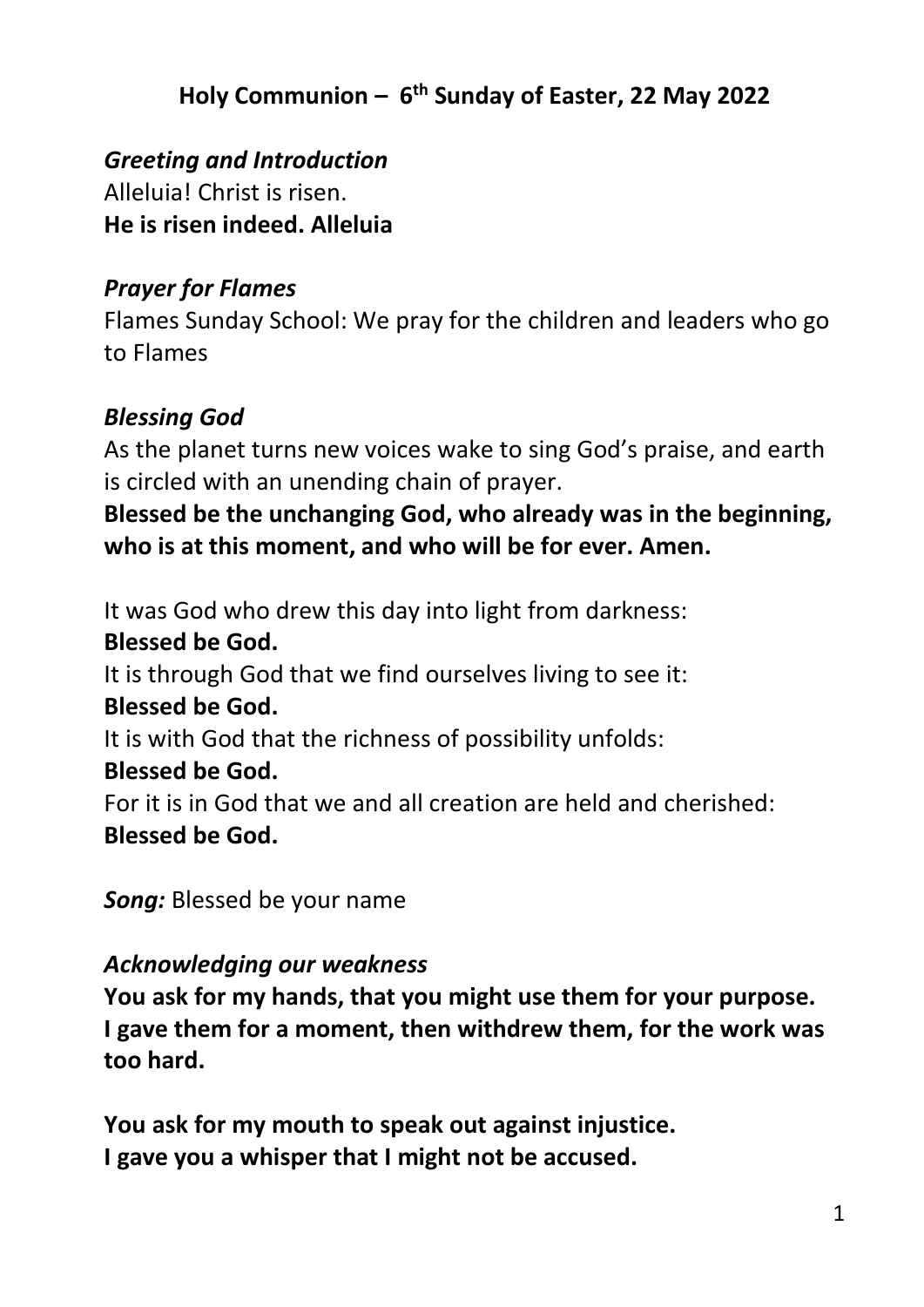**You ask for my eyes to see the pain of poverty. I closed them, for I did not want to see.**

**You ask for my life, that you might work through me. I gave a small part, that I might not get too involved.**

**Lord, forgive my calculated efforts to serve you – only when it is convenient for me to do so, only in those places where it is safe to do so, and only with those who make it easy to do so.**

# **Father, forgive me, renew me, send me out as a usable instrument, that I might take seriously the meaning of your cross. Amen.**

May Almighty God have mercy on us, forgive us our sins and bring us to everlasting life, through Jesus Christ our Lord. **Amen.**

## *Praise – Psalm 67*

**ALL: May God be gracious to us and bless us and make his face to shine on us**

**WOMEN: so that your ways may be known on earth**

**MEN: your salvation among all nations.**

**ALL: May the peoples praise you, God; may all the peoples praise you.**

**WOMEN: May the nations be glad and sing for joy**

**MEN: for your rule the peoples with equity and guide the nations of the earth.**

**ALL: May the peoples praise you, God; may all the peoples praise you.**

**WOMEN: The land yields its harvest; God, our God, blesses us. MEN: May God bless us still, so that the ends of the earth will fear him.**

*Song:* Praise, my soul, the King of Heaven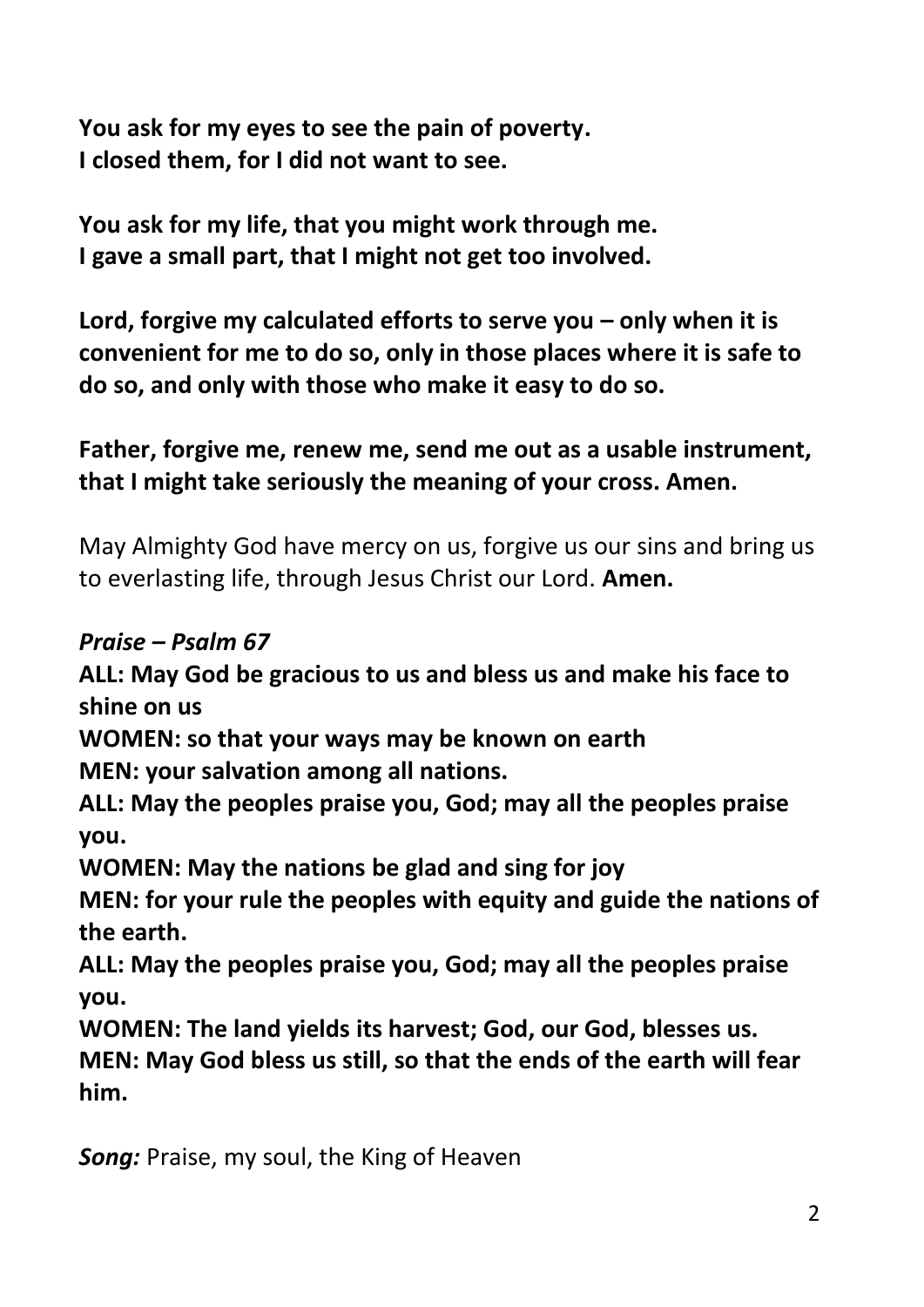# *The Word of the Lord:*

Revelation 21:10 & 22:1-5 *Ending with* This is the Word of the Lord: **Thanks be to God.**

Hear the Gospel of our Lord Jesus Christ according to John: **Glory to you, O Lord.** John 5:1-9 *Ending with* This is the Gospel of the Lord: **Praise to you, O Christ.**

## *Sermon*

*Song of response:* My hope is built on nothing less

## *Our Belief:*

**We believe in one God, the Almighty, creator of heaven and earth, source of all life and all love.**

**We believe in Jesus Christ, his only Son, fully God, fully human, Saviour of the world, the risen King of kings.**

**We believe in the Holy Spirit, the very breath and power of God, sustainer of our life in Christ.**

**We believe in the church, Christ's body, God's family for the spiritually homeless, called to be Love and Light, to pursue justice and show mercy, to proclaim the Good News of Christ, to work for the common good of humanity. Amen.**

## *Prayers*

## *The Peace*

Christ our Saviour comes to each of us and gives us that peace which the world cannot give.

The peace of the Lord be always with you: **And also with you.** *We offer one another a sign of peace.*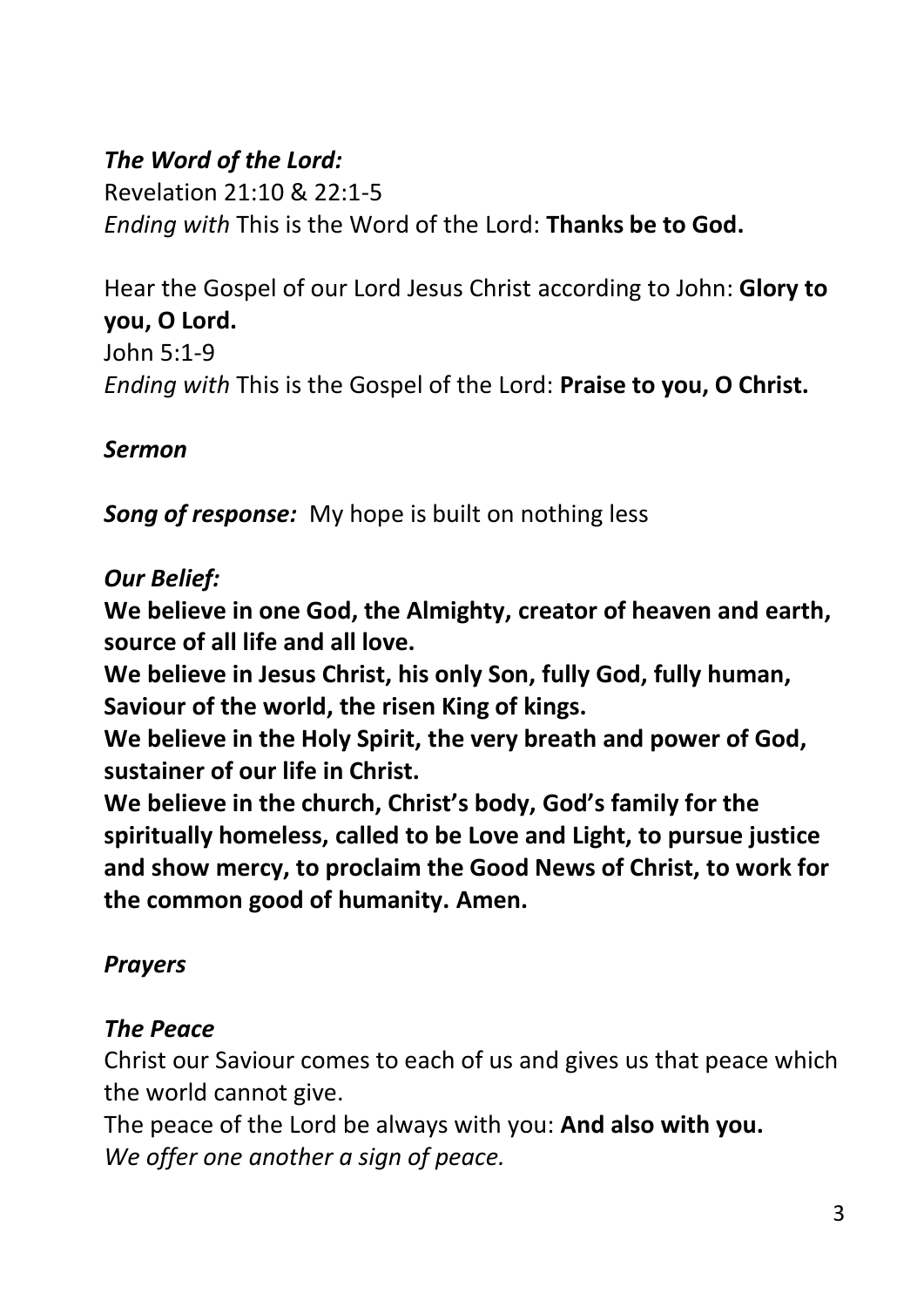# *Communion Preparation Hymn:* This is amazing grace

## *The Communion*

The Lord is here. **His Spirit is with us.** Lift up your hearts. **We lift them to the Lord.** Let us give thanks to the Lord our God. **It is right to give thanks and praise.**

Blessed are you, Lord God, our light and our salvation; to you be glory and praise for ever.

From the beginning you have created all things and all your works echo the silent music of your praise. In the fullness of time you made us in your image, the crown of all creation.

You gave us breath and speech, that with angels and archangels all the powers of heaven we may find a voice to sing your praise:

**Holy, holy, holy, Lord, God of power and might, heaven and earth are full of your glory. Hosanna in the highest.**

**Blessed is he who comes in the name of the Lord. Hosanna in the highest.**

How wonderful the work of your hands, O Lord. As a mother tenderly gathers her children, you embraced a people as your own. When they turned away and rebelled your love remained steadfast. From them you raised up Jesus our Saviour, born of Mary, to be the living bread, in whom all our hungers are satisfied.

He offered his life for sinners, and with a love stronger than death he opened wide his arms on the cross.

On the night before he died, he came to supper with his friends and, taking bread, he gave you thanks. He broke it and gave it to them, saying: Take, eat; this is my body which is given for you; do this in remembrance of me.

At the end of supper, taking the cup of wine, he gave you thanks, and said: Drink this, all of you; this is my blood of the new covenant,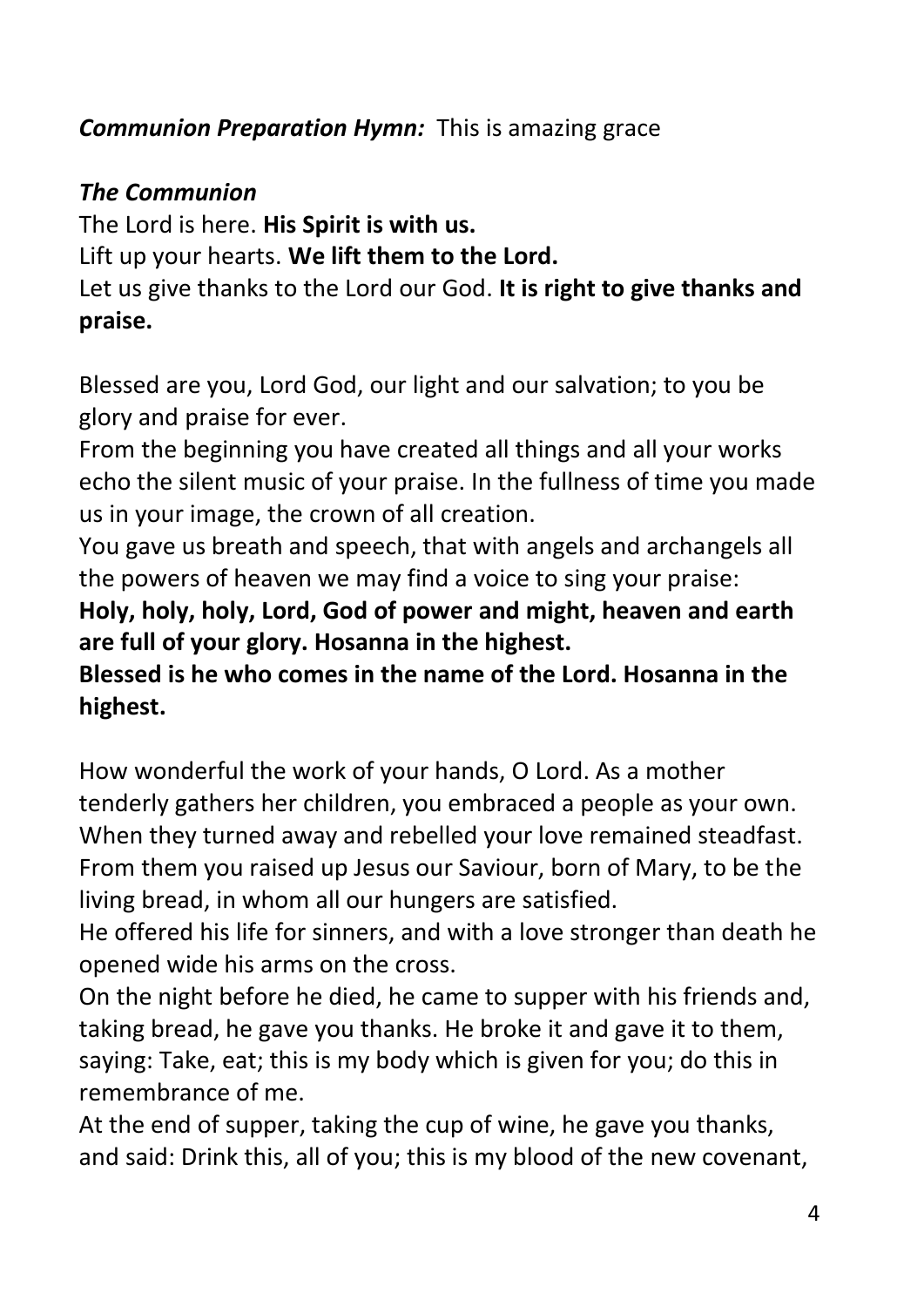which is shed for you and for many for the forgiveness of sins. Do this, as often as you drink it, in remembrance of me. Jesus Christ is Lord:

# **Lord, by your cross and resurrection you have set us free. You are the Saviour of the world.**

Father, we plead with confidence his sacrifice made once for all upon the cross; we remember his dying and rising in glory, and we rejoice that he intercedes for us at your right hand.

Pour out your Holy Spirit as we bring before you these gifts of your creation; may they be for us the body and blood of your dear Son. As we eat and drink these holy things in your presence, form us in the likeness of Christ, and build us into a living temple to your glory. Bring us at the last with all the saints to the vision of that eternal splendour for which you have created us; through Jesus Christ, our Lord, by whom, and with whom, and in whom, with all who stand before you in earth and heaven, we worship you, Father almighty, in songs of everlasting prasie:

**Blessing and honour and glory and power be yours for ever and ever. Amen.**

As our Saviour taught us, so we pray

**Our Father in heaven, hallowed be your name, your kingdom come, your will be done, on earth as in heaven. Give us today our daily bread. Forgive us our sins as we forgive those who sin against us. Lead us not into temptation but deliver us from evil. For the kingdom, the power, and the glory are yours now and for ever. Amen.**

We break this bread to share in the body of Christ. **Though we are many, we are one body, because we all share in one bread.**

Alleluia. Christ our Passover is sacrificed for us.